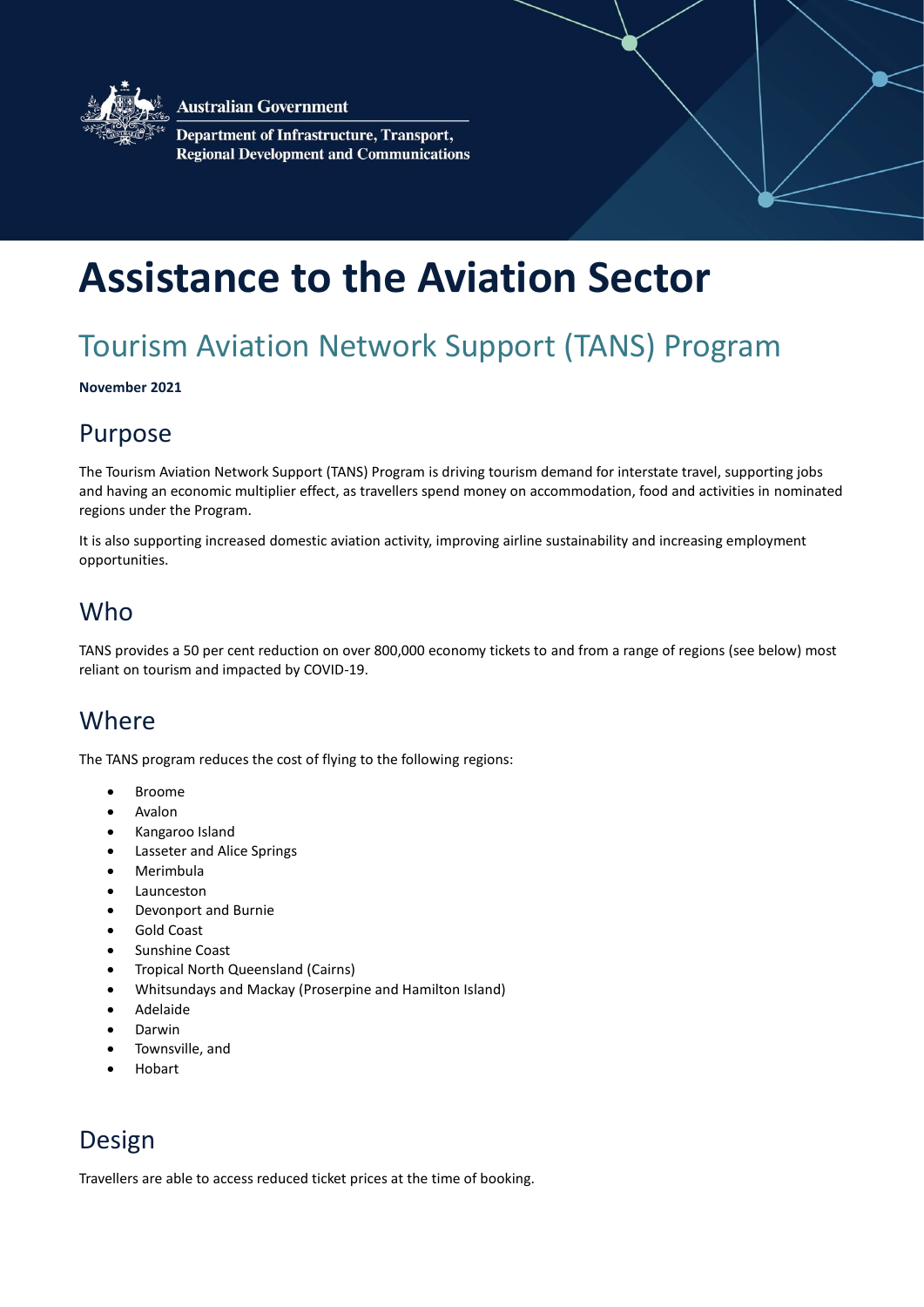Tickets are available through the usual booking channels including airline websites and travel agents, noting the distribution of tickets amongst these channels will be at the discretion of the airlines and the capability of their booking platforms.

## Timing

Discount tickets went on sale from 1 April 2021. Tickets will need to be booked by 28 February 2022 (unless sold out earlier) for travel also by 28 February 2022.

### **Contact**

For more information, please contact tans@infrastructure.gov.au

### Frequently Asked Questions (FAQs)

### Which airlines are participating?

Airlines that have participated in the program:

- Qantas and Jetstar
- Virgin Australia
- Rex
- Airnorth
- Alliance
- Fly Pelican
- Link Airways

Airlines are able to offer discounted tickets on direct, interstate routes to the targeted regions that the airline served over the last two years, or that the airline had previously announced it would be operating during the program period.

#### How were the regions selected?

The regions selected:

- Have been hit by the loss of international tourists;
- Are economically dependent on tourism for jobs and GDP;
- Are dependent on aviation for tourists; and
- Are particularly reliant on tourism during the period April to September.

In addition, Kangaroo Island's tourism sector was impacted by bushfires prior to the COVID-19 pandemic and Merimbula's tourism sector was impacted by the bushfires and the Victorian border closures.

#### How many discounted tickets will be made available?

Over 800,000 economy tickets have been made available across the travel period until sold out, distributed among the participating airlines and eligible regions. Tickets under the program will be available for economy class fares only.

#### Are discounted tickets available in both directions? Does a return ticket need to be purchased?

Discounted tickets are available in both directions enabling consumers to book flights that are convenient to them, including choosing to fly with different airlines on different journey legs.